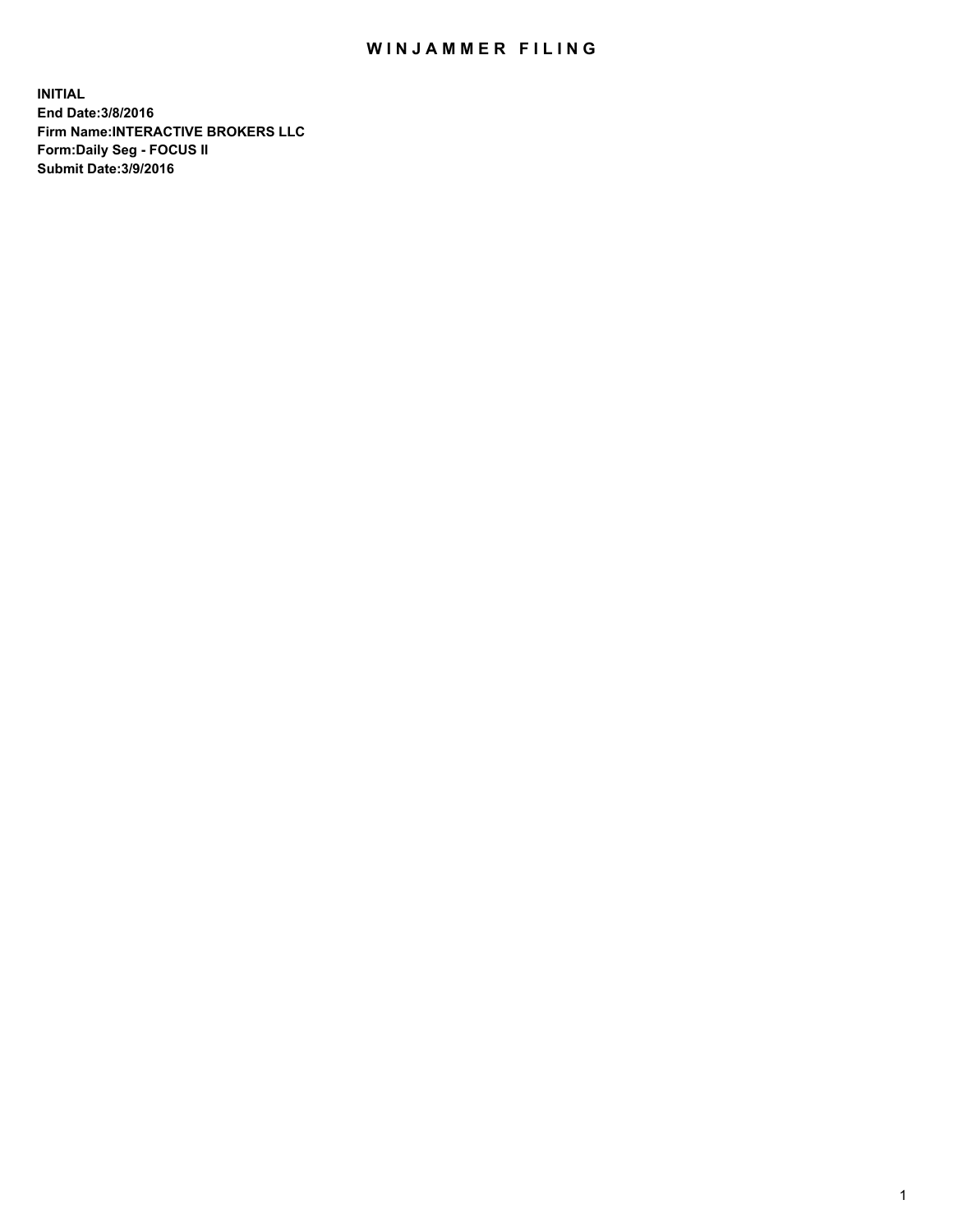## **INITIAL End Date:3/8/2016 Firm Name:INTERACTIVE BROKERS LLC Form:Daily Seg - FOCUS II Submit Date:3/9/2016 Daily Segregation - Cover Page**

| Name of Company<br><b>Contact Name</b><br><b>Contact Phone Number</b><br><b>Contact Email Address</b>                                                                                                                                                                                                                          | <b>INTERACTIVE BROKERS LLC</b><br><b>Alex Parker</b><br>203-618-7738<br>aparker@interactivebrokers.com |
|--------------------------------------------------------------------------------------------------------------------------------------------------------------------------------------------------------------------------------------------------------------------------------------------------------------------------------|--------------------------------------------------------------------------------------------------------|
| FCM's Customer Segregated Funds Residual Interest Target (choose one):<br>a. Minimum dollar amount: ; or<br>b. Minimum percentage of customer segregated funds required:%; or<br>c. Dollar amount range between: and; or<br>d. Percentage range of customer segregated funds required between:% and%.                          | <u>0</u><br><u>155,000,000 245,000,000</u><br><u>0 0</u>                                               |
| FCM's Customer Secured Amount Funds Residual Interest Target (choose one):<br>a. Minimum dollar amount: ; or<br>b. Minimum percentage of customer secured funds required:%; or<br>c. Dollar amount range between: and; or<br>d. Percentage range of customer secured funds required between:% and%.                            | <u>0</u><br>80,000,000 120,000,000<br>0 <sub>0</sub>                                                   |
| FCM's Cleared Swaps Customer Collateral Residual Interest Target (choose one):<br>a. Minimum dollar amount: ; or<br>b. Minimum percentage of cleared swaps customer collateral required:% ; or<br>c. Dollar amount range between: and; or<br>d. Percentage range of cleared swaps customer collateral required between:% and%. | <u>0</u><br>0 <sub>0</sub><br><u>00</u>                                                                |

Attach supporting documents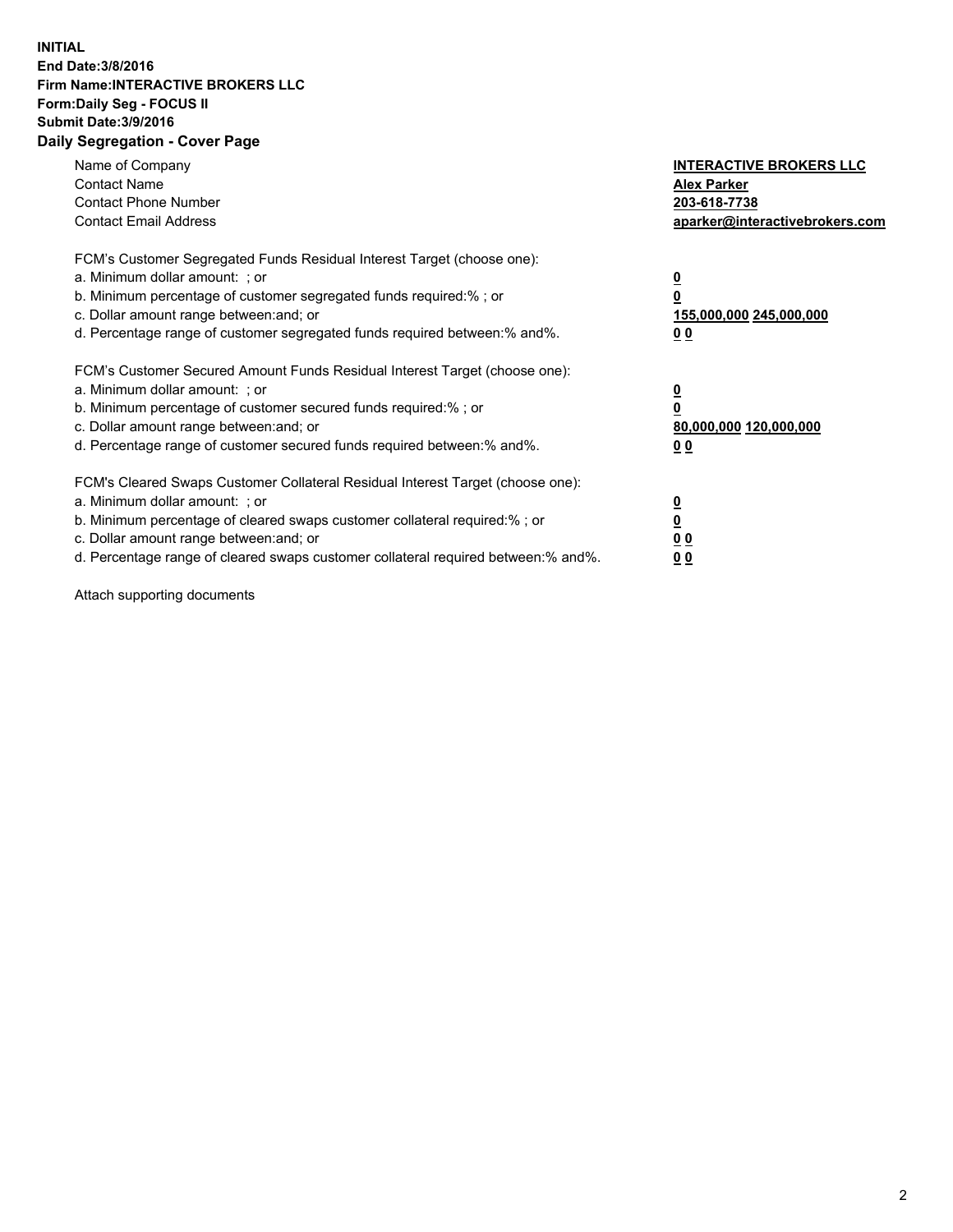## **INITIAL End Date:3/8/2016 Firm Name:INTERACTIVE BROKERS LLC Form:Daily Seg - FOCUS II Submit Date:3/9/2016 Daily Segregation - Secured Amounts**

|     | Foreign Futures and Foreign Options Secured Amounts                                         |                                   |
|-----|---------------------------------------------------------------------------------------------|-----------------------------------|
|     | Amount required to be set aside pursuant to law, rule or regulation of a foreign            | $0$ [7305]                        |
|     | government or a rule of a self-regulatory organization authorized thereunder                |                                   |
| 1.  | Net ledger balance - Foreign Futures and Foreign Option Trading - All Customers             |                                   |
|     | A. Cash                                                                                     | 293,271,735 [7315]                |
|     | B. Securities (at market)                                                                   | $0$ [7317]                        |
| 2.  | Net unrealized profit (loss) in open futures contracts traded on a foreign board of trade   | -11,488,373 [7325]                |
| 3.  | Exchange traded options                                                                     |                                   |
|     | a. Market value of open option contracts purchased on a foreign board of trade              | 51,848 [7335]                     |
|     | b. Market value of open contracts granted (sold) on a foreign board of trade                | -135,354 [7337]                   |
| 4.  | Net equity (deficit) (add lines 1. 2. and 3.)                                               | 281,699,856 [7345]                |
| 5.  | Account liquidating to a deficit and account with a debit balances - gross amount           | 476,631 [7351]                    |
|     | Less: amount offset by customer owned securities                                            | 0 [7352] 476,631 [7354]           |
| 6.  | Amount required to be set aside as the secured amount - Net Liquidating Equity              | 282,176,487 [7355]                |
|     | Method (add lines 4 and 5)                                                                  |                                   |
| 7.  | Greater of amount required to be set aside pursuant to foreign jurisdiction (above) or line | 282,176,487 [7360]                |
|     | 6.                                                                                          |                                   |
|     | FUNDS DEPOSITED IN SEPARATE REGULATION 30.7 ACCOUNTS                                        |                                   |
| 1.  | Cash in banks                                                                               |                                   |
|     | A. Banks located in the United States                                                       | $0$ [7500]                        |
|     | B. Other banks qualified under Regulation 30.7                                              | 0 [7520] 0 [7530]                 |
| 2.  | Securities                                                                                  |                                   |
|     | A. In safekeeping with banks located in the United States                                   | 340,631,275 [7540]                |
|     | B. In safekeeping with other banks qualified under Regulation 30.7                          | 0 [7560] 340,631,275 [7570]       |
| 3.  | Equities with registered futures commission merchants                                       |                                   |
|     | A. Cash                                                                                     | $0$ [7580]                        |
|     |                                                                                             |                                   |
|     | <b>B.</b> Securities                                                                        | $0$ [7590]                        |
|     | C. Unrealized gain (loss) on open futures contracts                                         | $0$ [7600]                        |
|     | D. Value of long option contracts                                                           | $0$ [7610]                        |
|     | E. Value of short option contracts                                                          | 0 [7615] 0 [7620]                 |
| 4.  | Amounts held by clearing organizations of foreign boards of trade                           |                                   |
|     | A. Cash                                                                                     | $0$ [7640]                        |
|     | <b>B.</b> Securities                                                                        | $0$ [7650]                        |
|     | C. Amount due to (from) clearing organization - daily variation                             | $0$ [7660]                        |
|     | D. Value of long option contracts                                                           | $0$ [7670]                        |
|     | E. Value of short option contracts                                                          | 0 [7675] 0 [7680]                 |
| 5.  | Amounts held by members of foreign boards of trade                                          |                                   |
|     | A. Cash                                                                                     | 72,094,301 [7700]                 |
|     | <b>B.</b> Securities                                                                        | $0$ [7710]                        |
|     | C. Unrealized gain (loss) on open futures contracts                                         | -5,028,378 [7720]                 |
|     | D. Value of long option contracts                                                           | 51,848 [7730]                     |
|     | E. Value of short option contracts                                                          | -135,354 [7735] 66,982,417 [7740] |
| 6.  | Amounts with other depositories designated by a foreign board of trade                      | 0 [7760]                          |
| 7.  | Segregated funds on hand                                                                    | $0$ [7765]                        |
| 8.  | Total funds in separate section 30.7 accounts                                               | 407,613,692 [7770]                |
| 9.  | Excess (deficiency) Set Aside for Secured Amount (subtract line 7 Secured Statement         | 125,437,205 [7380]                |
|     | Page 1 from Line 8)                                                                         |                                   |
| 10. | Management Target Amount for Excess funds in separate section 30.7 accounts                 | 80,000,000 [7780]                 |
| 11. | Excess (deficiency) funds in separate 30.7 accounts over (under) Management Target          | 45,437,205 [7785]                 |
|     |                                                                                             |                                   |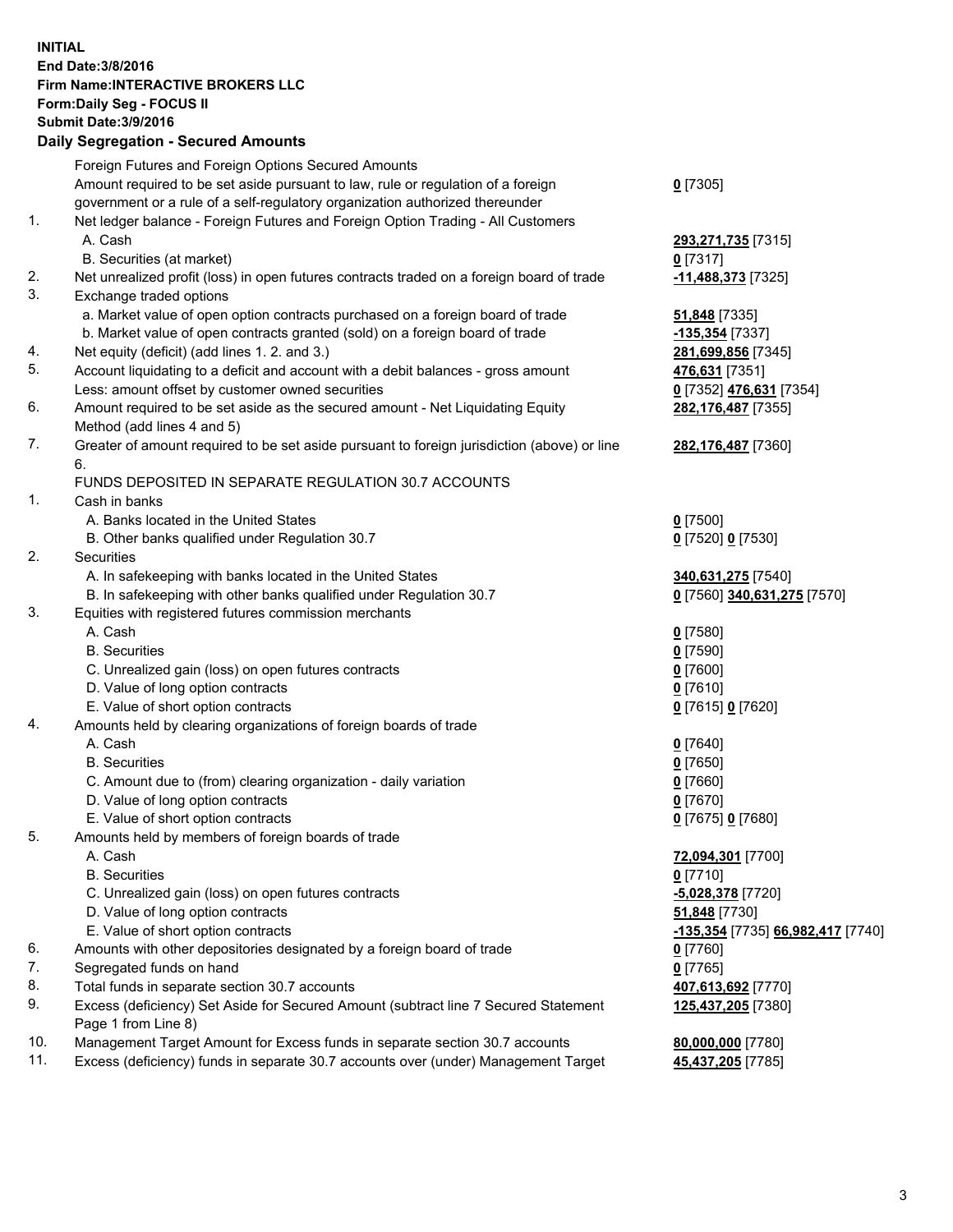**INITIAL End Date:3/8/2016 Firm Name:INTERACTIVE BROKERS LLC Form:Daily Seg - FOCUS II Submit Date:3/9/2016 Daily Segregation - Segregation Statement** SEGREGATION REQUIREMENTS(Section 4d(2) of the CEAct) 1. Net ledger balance A. Cash **2,789,440,796** [7010] B. Securities (at market) **0** [7020] 2. Net unrealized profit (loss) in open futures contracts traded on a contract market **-49,936,540** [7030] 3. Exchange traded options A. Add market value of open option contracts purchased on a contract market **136,589,044** [7032] B. Deduct market value of open option contracts granted (sold) on a contract market **-202,975,142** [7033] 4. Net equity (deficit) (add lines 1, 2 and 3) **2,673,118,158** [7040] 5. Accounts liquidating to a deficit and accounts with debit balances - gross amount **466,840** [7045] Less: amount offset by customer securities **0** [7047] **466,840** [7050] 6. Amount required to be segregated (add lines 4 and 5) **2,673,584,998** [7060] FUNDS IN SEGREGATED ACCOUNTS 7. Deposited in segregated funds bank accounts A. Cash **203,357,224** [7070] B. Securities representing investments of customers' funds (at market) **1,606,545,212** [7080] C. Securities held for particular customers or option customers in lieu of cash (at market) **0** [7090] 8. Margins on deposit with derivatives clearing organizations of contract markets A. Cash **65,273,169** [7100] B. Securities representing investments of customers' funds (at market) **1,057,404,117** [7110] C. Securities held for particular customers or option customers in lieu of cash (at market) **0** [7120] 9. Net settlement from (to) derivatives clearing organizations of contract markets **9,272,170** [7130] 10. Exchange traded options A. Value of open long option contracts **136,589,058** [7132] B. Value of open short option contracts **-202,974,527** [7133] 11. Net equities with other FCMs A. Net liquidating equity **0** [7140] B. Securities representing investments of customers' funds (at market) **0** [7160] C. Securities held for particular customers or option customers in lieu of cash (at market) **0** [7170] 12. Segregated funds on hand **0** [7150] 13. Total amount in segregation (add lines 7 through 12) **2,875,466,423** [7180] 14. Excess (deficiency) funds in segregation (subtract line 6 from line 13) **201,881,425** [7190] 15. Management Target Amount for Excess funds in segregation **155,000,000** [7194] 16. Excess (deficiency) funds in segregation over (under) Management Target Amount **46,881,425** [7198]

Excess